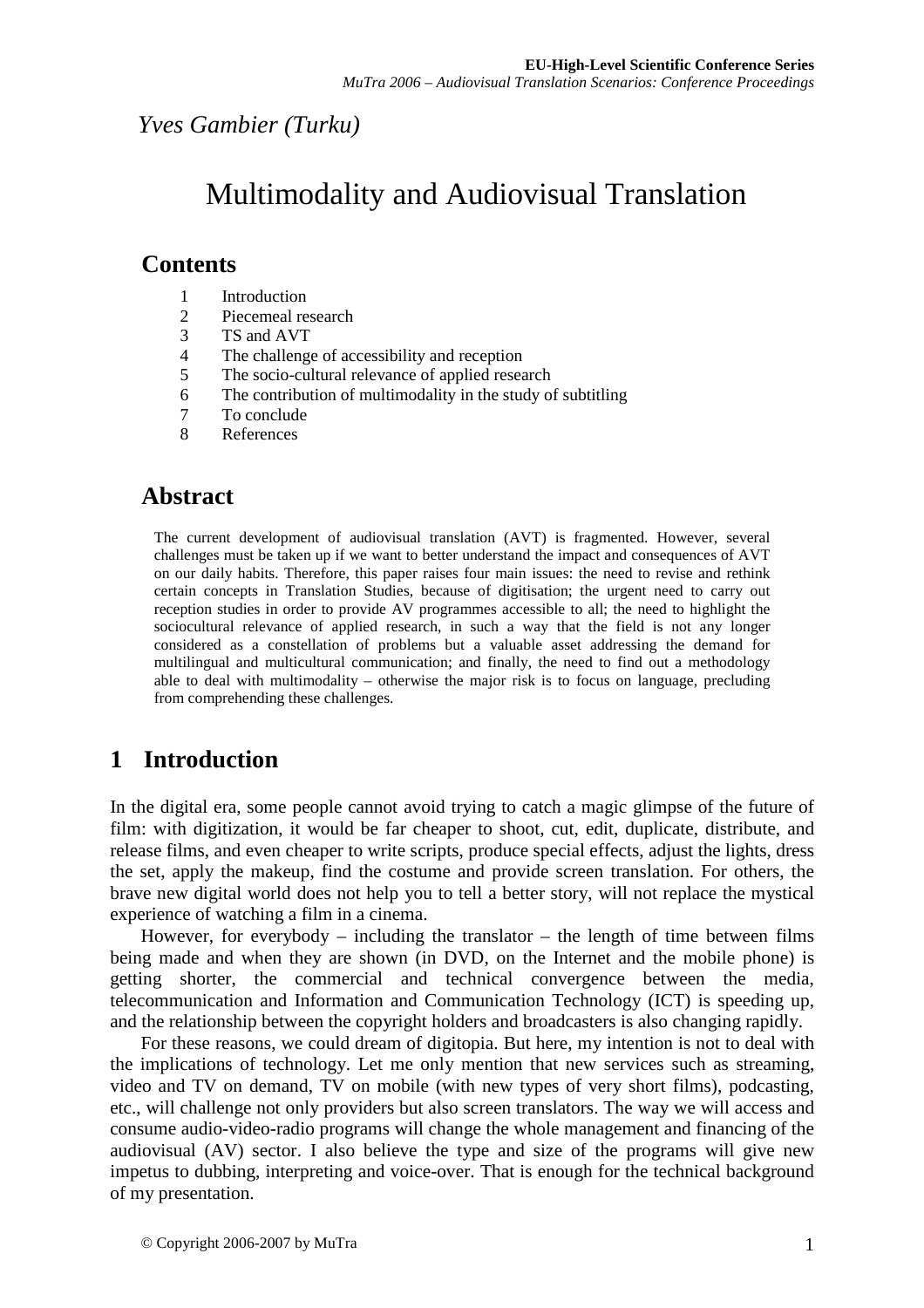I would like to raise five issues:

- The current development of audiovisual translation (AVT) research; Where are we aiming at?
- The need to revise a certain number of concepts in Translation Studies (TS), thanks to AVT
- The challenge of accessibility and reception
- The sociocultural relevance of applied research; AVT should not be seen as a constellation of problems but as a valuable asset addressing the need for multilingual and multicultural communication in the international arena
- The contribution of multimodality in the study of AVT, especially in subtitling

#### **2 Piecemeal research**

Over the last decade, a few systematic studies have examined the production and reception or the cultural and linguistic impact of AVT.

AVT has benefited from the rapid development of research interest and of institutional commitment, especially intralingual subtitling for the deaf and hard of hearing, but the discipline remains essentially European, and too often limited to case studies on the linguistic side only, where no sides are taken in the long-running debate on the respective merits of subtitling or dubbing.

However, the field has gained gradual recognition, but it has not yet definitely established its place, either within TS or in relation to other disciplines such as semiotics, media studies, and discourse/pragmatic studies. That may be why AVT is not yet seen as one solution to internationalization, situating it within the context of power-related, cultural and linguistic issues in today's societies. More often than not, our studies are limited to professional routines, the production process and quality of the output, while too seldom do they emphasize the decision-making (Why, for instance, are advertisements very often dubbed, even in a so-called subtitling country? Who defines the translation policy in TV broadcasting companies and, in particular, who allocates money for translating? etc).

Our field remains too much on the level of isolated descriptions, incurring the risk of fragmentation, and claiming neutrality through a kind of informative mode of discourse: Catalans tell us about Catalan TV, Danes about Danish TV, Germans about subtitling for the deaf and the hard of hearing-impaired in Germany, Portuguese about the same mode for the same group of people, and so on, as if mediascape were not global, formats were not more and more international, outsourcing and relocation did not exist, there were no multinational networks unrestrained by national legislation. Can AVT be considered a positive solution in a world which is increasingly dependent on multimodal and multimedia products and services? In the current media scenario, there is an ongoing transfer of power – from the media owners to the distributors and professionals who manipulate (literally speaking) the multiple codes. Translators are part of this new group but do not yet realize what this implies or recognize its full effects. Our field remains fragmented, with a vision limited to certain aspects and shortterm goals (Gambier 2005). My point here is to emphasize the fragmentation of our research, basically for one reason: our relative specialization. We tend to be specialist technicians even among ourselves: subtitlers are not dubbers, interpreters do not practise voice-over, and so on, and so forth. Furthermore, no one seems to approach the people who decide translation policies.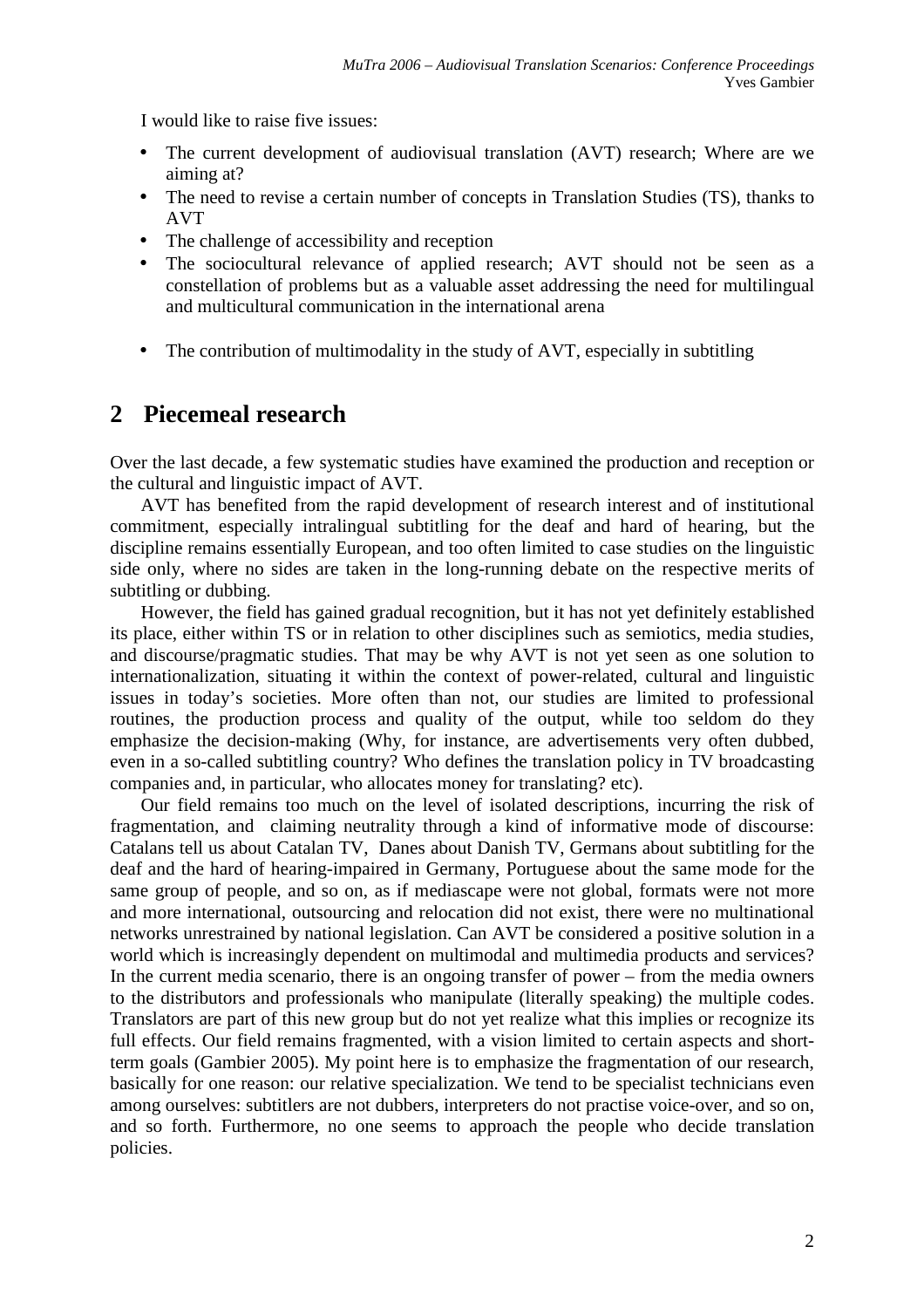# **3 TS and AVT**

Certain concepts in TS should arguably be revised, extended and rethought when they are applied to AVT. I will not give here an exhaustive list but mention only a few concepts.

- The notion of text: screen texts are short-lived and do not fit readily into the traditional dichotomy between source text and target text. They are also distinctive in that they are multimodal. But is this not true of any *text*? Tourist brochures, press articles, art books, children's books, instruction leaflets, exhibition catalogs, illustrated books and advertisements all combine writing and illustrations (photos, drawings), with considerable scope for variety in the way printing, punctuation and the arrangement of space on the page are used. Is it appropriate, then, to continue speaking of verbal units? Does *text* mean the same thing in literary translation, conference interpreting and AVT? The traditional concept of linear and verbal text cannot account for the full range of multi-semiotic textual phenomena. And I do not mention here hypertext, defined as a concept and a new means for structuring and accessing documents in distance communication, with interconnection by means of electronic links. There might be more convergence between screen texts and multimedia texts than between screen texts and traditional texts. Anyway, the constitutive criteria of textuality could be developed and adapted to screen texts, criteria such as coherence, situationality, informativity, and intertextuality.
- AVT researchers also have to think critically about the concept of sense, since this is produced neither in a linear sequence nor with a single system of signs. There is interaction not only between the various figures involved in creating the AV product, but also between them and the viewers - even between different AV productions (references, allusions). The hierarchy of original and subsequent distribution or broadcasting becomes questionable, given that intellectual property rights on a film often offer various versions (one for TV, one for use as an airline feature film, or yet another version in which offensive language has been censored in compliance with the demands of political correctness). Digital technology also allows different users (parents, educators, religious associations, ideological groups, etc.) to have access to their own personalized final cut. And what about the concept of loss so often mentioned when referring to AVT? It cannot be restricted to verbal elements. Is there not a certain loss in the meaning of pictures when one reads subtitles? Can we not talk about language hypertrophy, paying less attention to camera moves, viewing angles, editing, soundtrack, tone of voices, facial expressions, gestures, gazes, body movements, all of which are also meaningful?
- The issue of text and sense entail questions regarding translation units in AVT. These units can be based on the predictability of language use and occurrences, themselves related to scene types, as defined and described in cognitive semantics and when you learn how to write scripts.
- The very concept of translation highlights a lack of consensus, overlapping as it does those of adaptation, manipulation, censorship, transfer and remake.
- It is important to reconsider the links between translation norms, which originate and are passed on against a social background, and technical constraints (Fawcett 1996, 2003). In this respect, it is already possible to speak of "abusive" subtitles, for example, those accompanying Japanese animated cartoons on the Internet, produced by amateurs who ignore accepted subtitling conventions and introduce typographic variations, adding glosses or commentaries or changing the position of lines (Norns 1999, Sinha 2004). We already know that films are less and less often seen in cinemas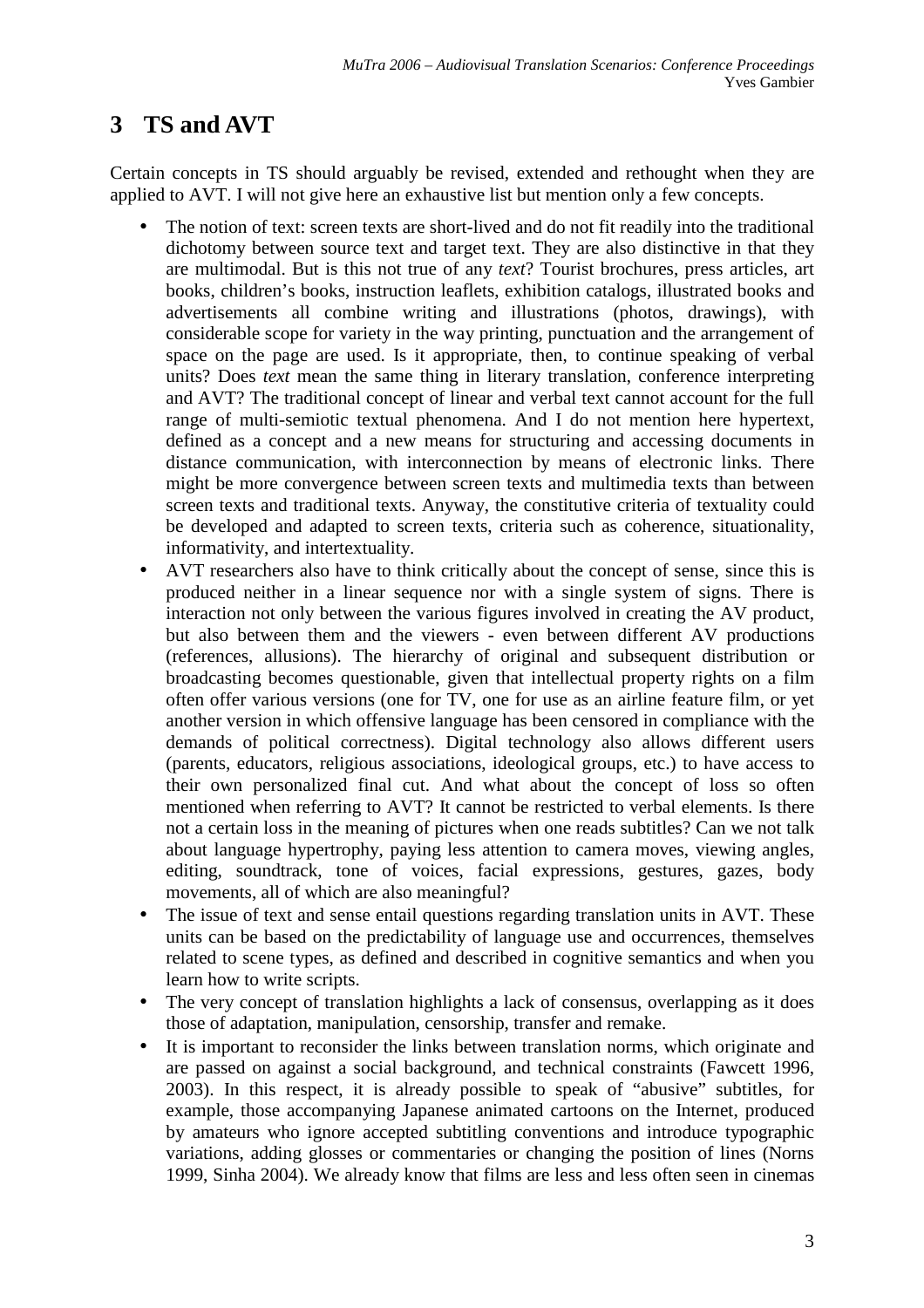and more and more released in DVD form and on the Internet. Therefore changes in norms are to be expected.

- Another relevant issue is the relationship between written and oral, between norms for written texts and the written language of subtitles, between ordinary speech and dubbese. In a broader perspective, this leads on to the long-term effects of written communication based on symbols and abbreviations, as in SMS messages and on-line chats or conversations. Not so long ago, suggesting subtitles with emoticons, pictograms and abbreviations might well have seemed provocative. Changing attitudes to spelling are reflected, for example, in the city of Montreal's Internet site, which can be accessed in three different ways (www.ville.montreal.qc.ca  $\rightarrow$  click on "accès simple"), including what is called the "ortograf altêrnativ", matching letters (graphemes) and sounds (phonemes) to facilitate access for "people with intellectual incapacities" (*sic*). Examples of such spelling in French are "dan bokou de kartié", "lê list dê z'aktivité é dê servis son fêt for le sitouayin" or "alé vouar". "Simplicity" of this kind is distinct from a simplified version of the text's content, which is also available. This provides, by the way, an argument for viewing the output of machine translation programs (whether commercialized or shareware) in a different light, in that they satisfy a certain number of users who are far from illiterate but who do not need a polished, finely honed text.
- Finally, reception of AV products is a notion on which there is nothing like consensus, since this broad notion might include the 3 Rs, namely reactions on the cognitive level, responses in behavioral terms, and repercussions of a cultural order (Kovačič 1995, Chesterman 2005).

#### **4 The challenge of accessibility and reception**

Accessibility has for a number of years been a legal and technical issue in various countries, with a view to ensuring that handicapped persons can enjoy physical access to transport, facilities and cultural venues (ramps, inclined surfaces, parking, low-floor buses, etc.). Recently, accessibility has also become an important issue in the computer and telecommunications industries, the aim being to optimize the user-friendliness of software, web sites and other applications. Distribution of AV media is also involved in this trend, since it is important to cater for the needs of user groups such as the deaf. The issue of accessibility is, however, not merely a question of providing for special visual, auditory, motor or cognitive needs; such a view of the issue is far too restrictive in the light of the digital divide, income-related differences in Internet use, and the exclusion of certain sectors of society from access to information. Accessibility means that AV or electronic products and services must be available to all users, irrespective of issues such as where they live, their level of experience, their physical and mental capacity, or the configuration of their computer. Accessibility is not just an issue for the disabled: it does not only mean a barrier-free situation; it also means that services are available and that information is provided and easy to understand.

In my opinion, there is a strong relationship between usability as a measure of the effectiveness, efficiency and satisfaction with which specified users can achieve specified goals in a particular environment (as a web site or a software or an AV product) and accessibility as a means to make web content, and film content available to all users, whatever tool they are using (voice browser, mobile phone, etc.) or whatever constraints they may be operating under (noisy surrounding, under-illuminated room, etc.) The goal of usability is a better experience for the user; the goal of accessibility is equality of access – both have implications for design and the use of different semiotic systems as color, font size,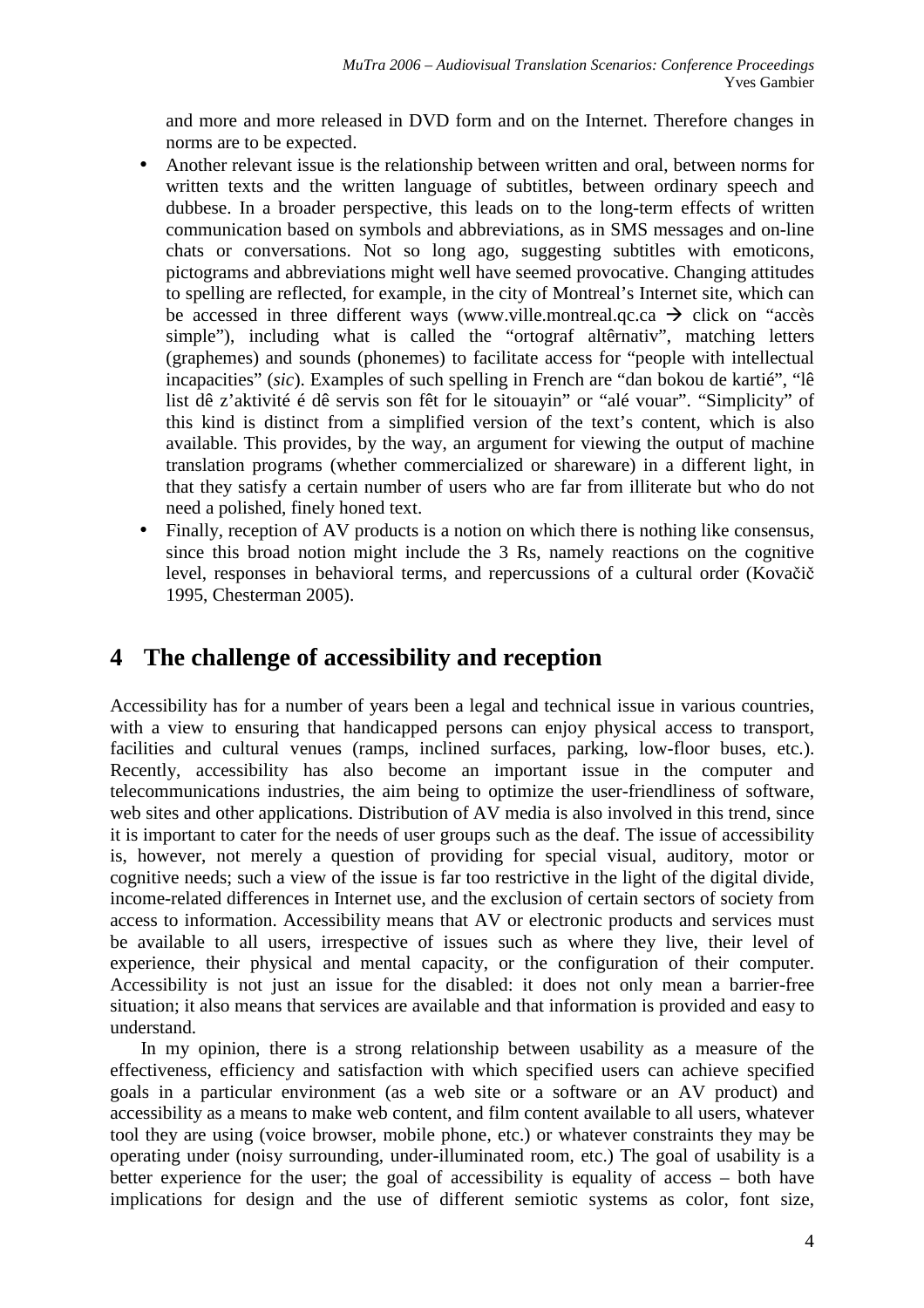punctuation, intonation, voice pitch, and so on. Both can help us to better understand the effects of screen translation, and to better understand the convergence between AVT and multimedia translation.

What we need now is to discern the needs of different users, to know the viewers' needs and reception capacity, whatever the modality of AVT being offered: media interpreting, live subtitles (respeaking), audio description, etc. While relatively little academic research has been done (often unpublished), some of the slack has been taken up by other forms of research, e.g. commercial and advertising studies based on Audimat, marketing surveys among distributors, feasibility studies involving electronics and telephone companies. User reactions, demands and expectations are thus not totally unknown.

However, how can producers and screen translators make the most informed decision when there is so little reliable and available research? Audio description for the blind, voiceover for experts or for children watching documentaries could be adapted for different subgroups if we had a better knowledge of their capacities, habits and technological literacy. The challenge goes far beyond the usual discussions among translators, more concerned with problems of linguistic transfer than with the wider effects and functions of their work. Directly or not, clearly or not, the context of reception of an AV product and its genre affect the decisions made by translators. In all cases, the translator selects different strategies and assumes a certain knowledge and cognitive frames in the viewers. Effectiveness, in term of pragmatics, means that the greater the viewers' processing effort, the lower is the relevance of the translation.

Reception studies can use different methods of investigation (de Linde & Kay 1999), according to the level of reception (cf. section 2, the three Rs: reactions, responses and repercussions):

- Survey methods, eliciting viewers' responses with questionnaires, interviews
- Experimental methods, providing insights into the effects of particular translation features
- And controlled procedures, designed to record actual motor behavior, for instance to study the different forms of attention (active/passive/selective/global/linear). Here we could use eye-movement monitors/cameras and eye-tracking methodology, already used in studies on reading web sites

## **5 The socio-cultural relevance of applied research**

One of the fundamental convictions in my presentation is that AVT should be seen not as a constellation of problems but as a valuable asset addressing the need for multilingual and multicultural communication.

In Finland today, the two public television channels broadcast over 2 millions subtitles per year (2003). The amount of text equals roughly 120 novels of 300 pages each.

The European Barometer carried out an opinion poll in November-December 2005. The survey shows clearly that using subtitles can encourage and facilitate language learning. But, on average, only 10% of European Union (EU) citizens state that they have used watching films in their original version as a way to learn languages. However, the majority of Europeans (56%) would rather watch foreign films and programs dubbed than hear the original language with subtitles. These figures are not given here to restart the long-running debate subtitling vs. dubbing, but to emphasize the need for more evidence on the use and usefulness of the different modalities of AVT.

The AV media certainly play a major linguistic role today, especially in private homes, just as school and literature did in the past. However, what has been focused on to date has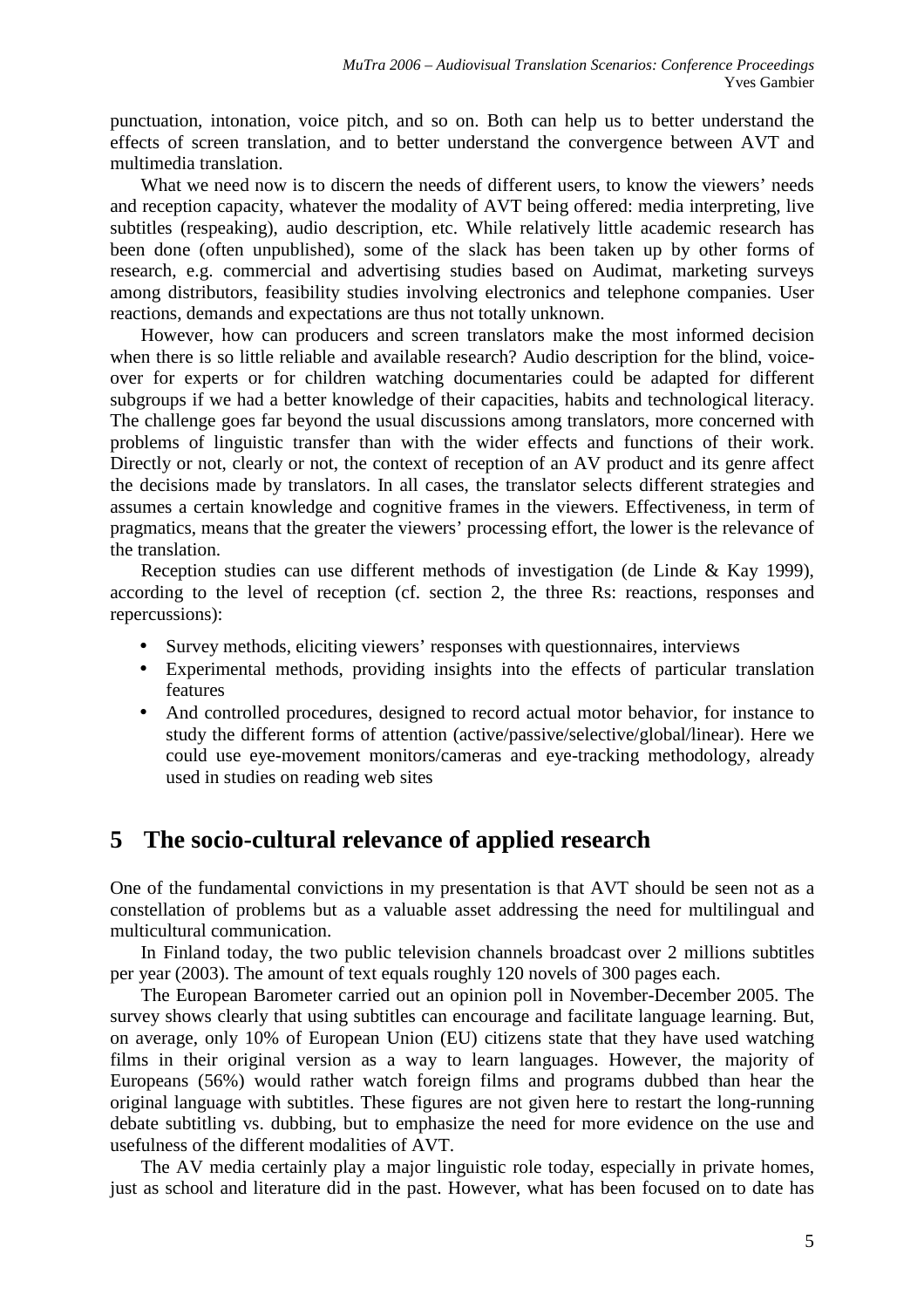been mostly the indirect didactic role played by such media. Looking at subtitled programs, it is as if one were reading the television. But there is still no research on the possible correlation between viewing or reading of subtitles and the absence of illiteracy in a given society. Channels like TV5, BBC4 and TV4 nevertheless offer their audiences (intralingual) subtitles, irrespective of the degree of mastery of the language concerned.

Again my concern here is to focus on the social or rather socio-cultural function of translation.

Certainly, if we could demonstrate that programs and films with interlingual or intralingual subtitles help viewers not only to maintain or even reinforce their ability to read but also to learn foreign languages (assimilating foreign sounds, expressions or accents), I am sure certain TV broadcasters and film distributors would pay more attention to subtitling and the working conditions of the subtitlers. The same applies if we could prove the possible role of subtitles in language acquisition by the deaf and hard of hearing. In other words, what are our priorities in our agenda? Will we go on studying the translation of humor while the EU Commission would like to know if subtitling should be promoted as a learning tool?

Another field of applied research is quality, an issue which has been widely debated in recent years in translation generally but which has not yet prompted too much research in AVT (Gambier 1999). Quality goes hand in hand with reciprocal cooperation and trust between service providers and their clients. It is the result of a collective and joint effort, although many translators think that they hold the monopoly on quality. Producers, distributors and viewers are also involved, their expectations and demands not necessarily coinciding with the translators' since they do not always stem from language considerations, nor are they based on the written language of the subtitlers. The social implications of this are important: between the producer or screen writer who does not give a single thought to translated dialogues and the young SMS or chat enthusiast, the translator will not always have the last word – particularly if s/he fails to explain the role s/he should play in cultural mediation and in the development of subtitle users' reading and language learning skills.

Quality is thus defined by both external parameters (linked to viewers' needs and expectations) and intrinsic criteria (linked to such factors as translators' skills, labor organization, and the specific features of the AVT modality). Localization has quality assurance thanks to LISA (Localization Industry Standards Association), the automobile industry has its SAE J2450 quality norms, but the work done to ensure legibility, information content and precision in subtitling has still not led to an accepted code of best practice for AVT.

I have mentioned above (section 2) the challenge of the norm for written texts and the written language of subtitles. What will be the decision of the translator if a commercial TV broadcasting company requires him or her to use smileys, abbreviations, pictograms while, at the same time, a public channel requires a very standardized written subtitling? The answer cannot be given only from a financial perspective (the translator needs money every day); there is here an ethical challenge, based on the role and function of the translator. Many video games are based on films (e.g. *Harry Potter, Star Wars III, Spiderman, King Kong*) and many films nowadays are based on video games (e.g. *Silent Hill*). To what extent does the same translator have to adapt not only different strategies but also different behaviors?

## **6 The contribution of multimodality in the study of subtitling**

No *text* is, strictly speaking, monomodal. Traditional texts, hypertexts, screen texts combine different semiotic resources. Films and TV programs co-deploy gesture, gaze, movement, visual images, sound, colors, proxemics, oral and written language, and so on. Although many kinds of *texts* with different types of signs are dealt with in Translation Studies (AV,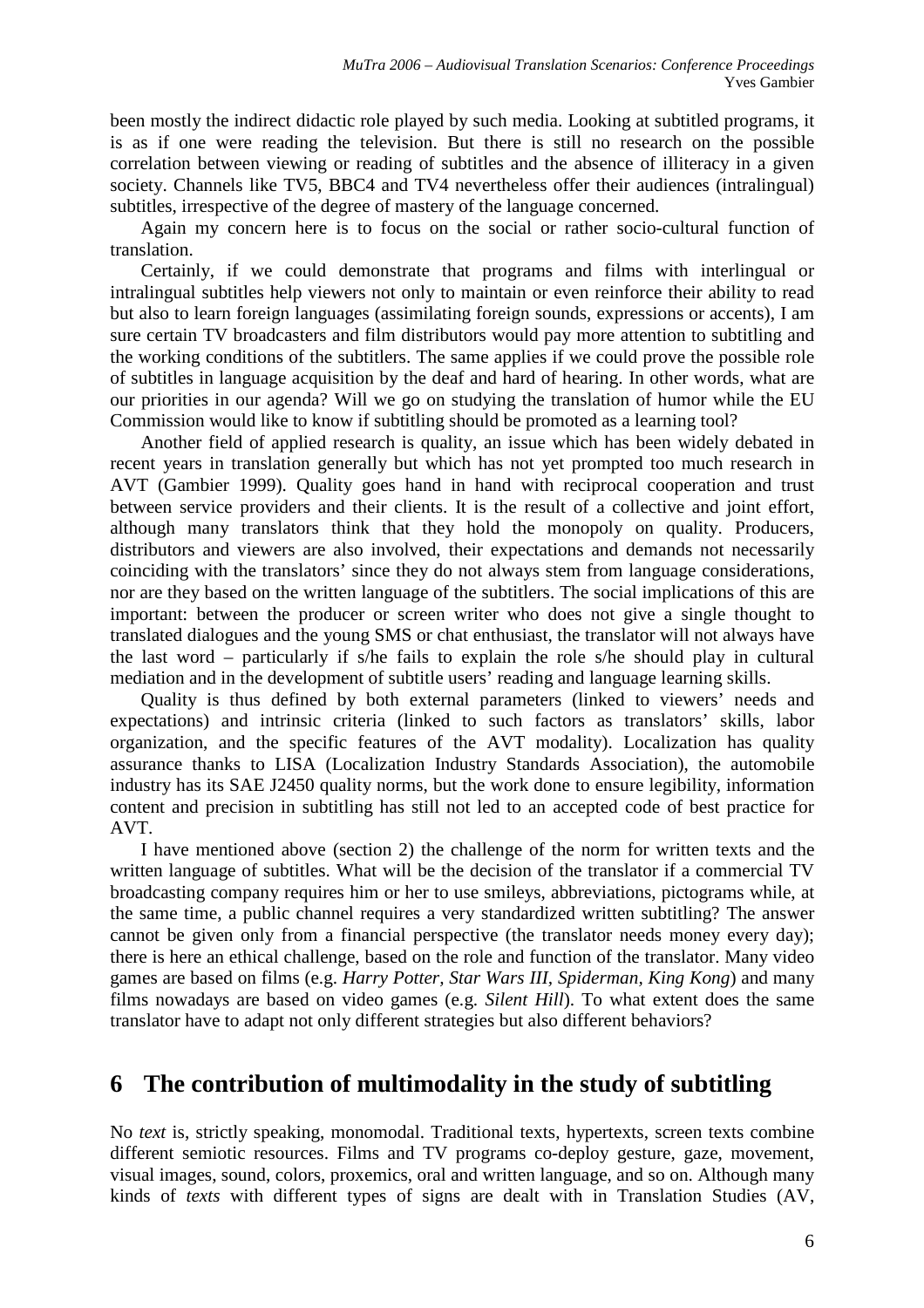advertising, theatre, songs, comics), the focus tends to be limited to their linguistic features. There is a strong paradox: we are ready to acknowledge the interrelations between the verbal and the visual, between language and non-verbal, but the dominant research perspective remains largely linguistic. The multisemiotic blends of many different signs are not ignored but they are usually neglected or not integrated into a framework. Is it not a contradiction to set up a data base or a corpus of film dialogues and their subtitles, with no pictures, and still pretend to study screen translation?

Two factors probably explain this paradox: on the one hand, the linguistic and literary background of most of the researchers; on the other hand, the practical constraints of data collection and annotation (time-consuming and copyright problems), and (printed) publication (in two dimensions). The potential of CD, DVD, and Internet-based technology should gradually change these trends.

A third factor must be added: the lack, until recently, of a relevant methodology to deal with multimodality. I believe, however, that the multimodal discourse analysis will help to develop awareness and analysis of the integration of semiotic resources in AV, such as films, and multimedia products, such as web pages.

This is not the place to lecture about the multimodal transcription technique (Baldry  $\&$ Taylor 2002; Taylor 2003, 2004) and how it provides an analysis of a video clip, for instance, by breaking it down into individual frames, and how it allows you to identify recurrent patterns in the clip. Multimodal *text* analysis assumes that the meaning of a film, a TV ad, a web page, a cartoon, a comic book, is the composite process/product of different selected semiotic resources (Baldry & Thibault 2006). Such an analysis which can be long (more than 30 pages for 60 seconds of a TV ad) is very useful for trainee subtitlers, for scholars, but not for professionals (ibid.: 46-51, 165-251). It sheds light on our perception and processing of various AVT modalities: for instance, do images account for less than 50% in the meaningmaking in a dubbed version? For more than 50% in the subtitled version? Do the viewers base their interpretation more on the verbal text in the beginning of a film?

Another way to understand multimodality is, in my opinion, through script writing. Screenwriting represents a form of story telling that presents three classes of features (Cattrysse & Gambier forthcoming). Some of these features are common to story-telling in general (for example, oral narration, drama, film etc), irrespective of the medium that is used. A second set of features is typical of drama writing (with a plot, a conflict, a climax, and with characters). The third category includes atmosphere (sound, setting and costumes), camera positions, editing and post-production operations. Knowing these characteristics, and how they are combined may enhance the translation process and increase the skill of the translator. If you know how to visualize love at first sight, the tension between two relatives, you will learn the value of the words.

## **7 To conclude**

According to Eurodata TV Worldwide, television was watched in 2005, in 64 countries, for 3 hours and 4 minutes a day, 28 minutes longer than in 1995. With the new digital technology, this average can only increase (with, in passing, the problem of definition of an AV work which is not only a legal or semantic matter because it has financial implications). In this changing mediascape, the translators have and will have a major role, if they fully realize their socio-cultural function.